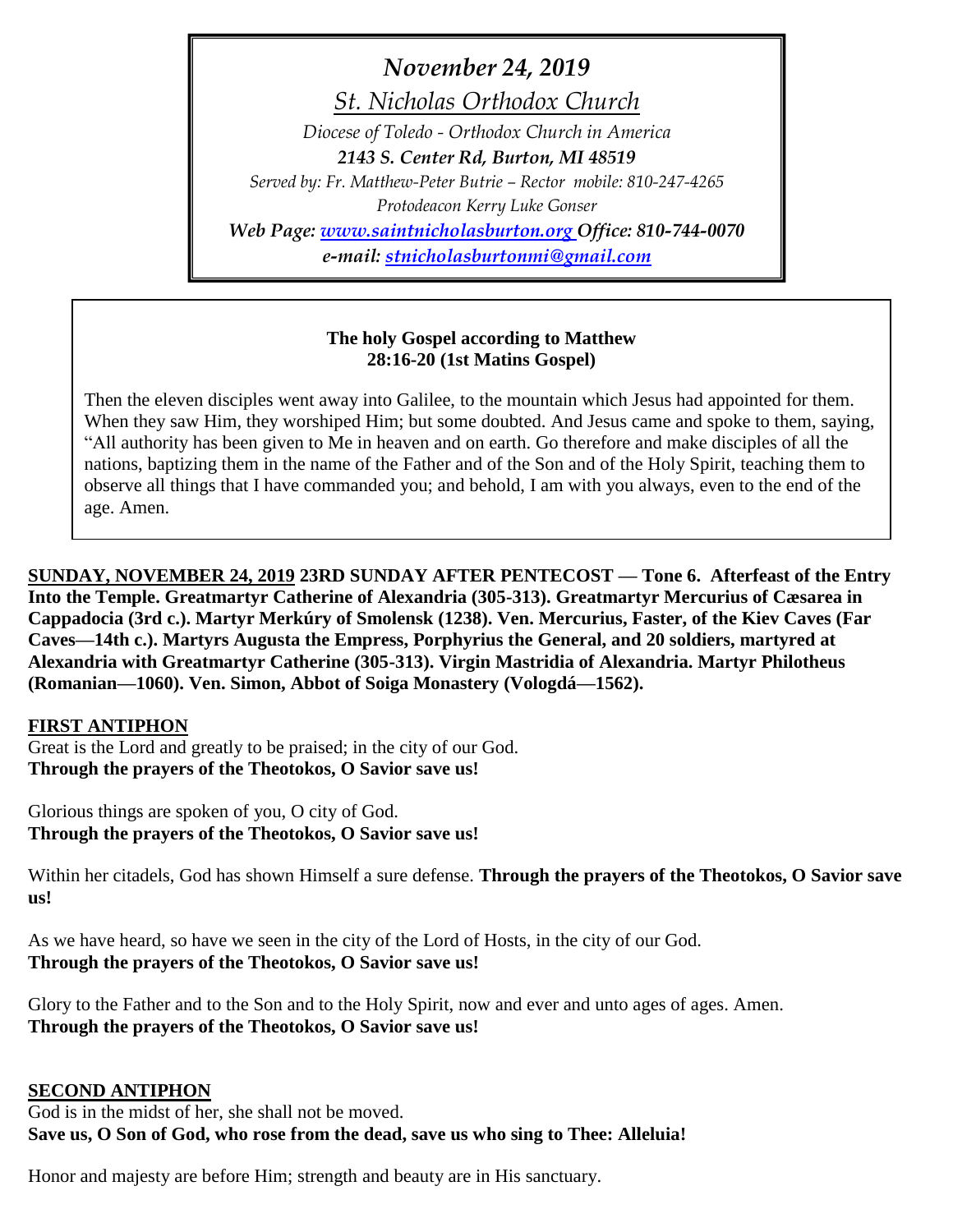## **Save us, O Son of God, who rose from the dead, save us who sing to Thee: Alleluia!**

This is the gate of the Lord, the righteous shall enter through it. **Save us, O Son of God, who rose from the dead, save us who sing to Thee: Alleluia!**

### We shall be satisfied with the goodness of Thy house, Thy holy temple. **Save us, O Son of God, who rose from the dead, save us who sing to Thee: Alleluia!**

Glory to the Father and to the Son and to the Holy Spirit, now and ever and unto ages of ages. Amen. Only-begotten Son and immortal Word of God, Who for our salvation didst will to be incarnate of the holy Theotokos and ever-virgin Mary, Who without change became man and wast crucified, O Christ our

God, trampling down death by death, Who art one of the Holy Trinity, glorified with the Father and the Holy Spirit: save us!

## **THIRD ANTIPHON**

### **Even the rich among the people shall entreat your favor.**

**(Tone 4)** Today is the preview of the good will of God, of the preaching of the salvation of mankind. The Virgin appears in the Temple of God, in anticipation proclaiming Christ to all. Let us rejoice and sing to her:// "Rejoice, O divine Fulfillment of the Creator's dispensation!"

### **The King's daughter is all glorious within; her clothing is of wrought gold.**

**(Tone 4)** Today is the preview of the good will of God, of the preaching of the salvation of mankind. The Virgin appears in the Temple of God, in anticipation proclaiming Christ to all. Let us rejoice and sing to her:// "Rejoice, O divine Fulfillment of the Creator's dispensation!"

#### **Virgins shall be brought to the King after her; her companion shall be brought to You.**

**(Tone 4)** Today is the preview of the good will of God, of the preaching of the salvation of mankind. The Virgin appears in the Temple of God, in anticipation proclaiming Christ to all. Let us rejoice and sing to her:// "Rejoice, O divine Fulfillment of the Creator's dispensation!"

### **TROPARIA**

**(Tone 6)** The angelic powers were at Thy tomb the guards became as dead men. Mary stood by Thy grave, seeking Thy

most pure Body. Thou didst capture hell, not being tempted by it. Thou didst come to the Virgin, granting life. O Lord

who didst rise from the dead: glory to Thee!

**(Tone 4)** Today is the preview of the good will of God, of the preaching of the salvation of mankind. The Virgin appears in the Temple of God, in anticipation proclaiming Christ to all. Let us rejoice and sing to her:// "Rejoice, O divine Fulfillment of the Creator's dispensation!"

**(Tone 4)** By your virtues as by rays of the sun you enlightened the unbelieving philosophers, and like the most bright moon you drove away the darkness of disbelief from those walking in the night; you convinced the queen, and also chastised the tyrant, God-summoned bride, blessed Catherine. You hastened with desire to the heavenly bridal chamber of the fairest Bridegroom of Christ, and you were crowned by Him with a royal crown; // Standing before Him with the Angels, pray for us who keep your most sacred memory!

**(Tone 4)** In truth you were revealed to your flock as a rule of faith, a model of meekness, and teacher of abstinence, so you won the heights by humility, and riches by poverty, O Holy Father Nicholas, intercede with Christ God to save our souls.

## **KONTAKION**

**(Tone 4)** The most pure Temple of the Savior; the precious Chamber and Virgin; the sacred Treasure of the glory of God, is presented today to the house of the Lord. She brings with her the grace of the Spirit, which the Angels of God do praise. "Truly this woman is the abode of Heaven!"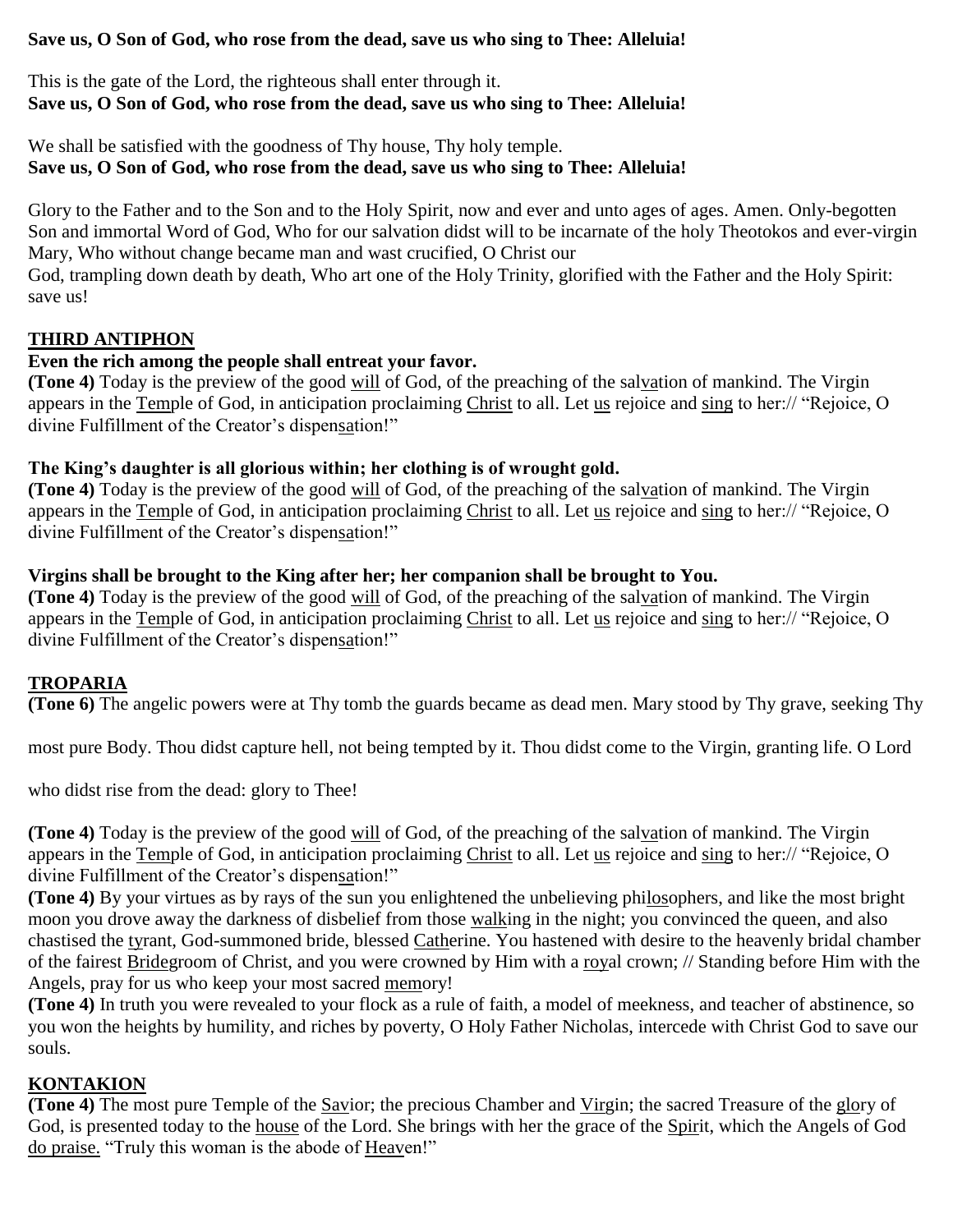### *The Prokeimenon in the Fourth Tone:* **God is wonderful in His saints, / the God of Israel.** *v:* **Bless God in the churches, the Lord, O you who are of Israel's fountain.**

# **THE READING IS FROM THE EPISTLE OF THE APOSTLE PAUL TO THE GALATIANS (3:23-4:5)**

*Brethren*: before faith came, we were confined under the law, kept under restraint until faith should be revealed. So that the law was our custodian until Christ came, that we might be justified by faith. But now that faith has come, we are no longer under a custodian; for in Christ Jesus you are all sons of God, through faith. For as many of you as were baptized into Christ have put on Christ. There is neither Jew nor Greek, there is neither slave nor free, there is neither male nor female; for you are all one in Christ Jesus. And if you are Christ's, then you are Abraham's offspring, heirs according to promise. I mean that the heir, as long as he is a child, is no better than a slave, though he is the owner of all the estate; but he is under guardians and trustees until the date set by the father. So with us; when we were children, we were slaves to the elemental spirits of the universe. But when the time had fully come, God sent forth his Son, born of woman, born under the law, to redeem those who were under the law, so that we might receive adoption as sons.

## *Alleluia, Tone 6*

*v:* **He who dwells in the shelter of the Most High will abide in the shadow of the heavenly God.** *v:* **He will say to the Lord: "My Protector and my Refuge; my God, in Whom I trust!"**

**THE HOLY GOSPEL ACCORDING TO LUKE (18:18-27)** At that time a ruler asked Jesus, "Good Teacher, what shall I do to inherit eternal life?" And Jesus said to him, "Why do you call me good? No one is good but God alone. You know the commandments: 'Do not commit adultery, Do not kill, Do not steal, Do not bear false witness, Honor your father and mother.'" And he said, "All these I have observed from my youth." And when Jesus heard it, he said to him, "One thing you still lack. Sell all that you have and distribute to the poor, and you will have treasure in heaven; and come, follow me." But when he heard this he became sad, for he was very rich. Jesus looking at him said, "How hard it is for those who have riches to enter the kingdom of God! For it is easier for a camel to go through the eye of a needle than for a rich man to enter the kingdom of God." Those who heard it said, "Then who can be saved?" But he said, "What is impossible with men is possible with God."

## **INSTEAD OF "IT IS TRULY MEET…"**

The angels beheld the entrance of the Pure One and were amazed! How has the Virgin entered into the Holy of Holies! As you are a living Temple of God, let no impure hand touch you, O Theotokos! But let the lips of all believers sing, constantly magnifying you in joy with the angelic salutation: Truly you are above all creatures, O Pure One!

## **COMMUNION HYMN**

I will receive the cup of salvation and call on the name of the Lord. Alleluia, Alleluia, Alleluia!

# **THE ENTRY OF THE MOST HOLY MOTHER OF GOD INTO THE TEMPLE NOVEMBER 21**

According to Holy Tradition, the Entry of the Most Holy Theotokos into the Temple took place in the following manner. The parents of the Virgin Mary, Saints Joachim and Anna, praying for an end to their childlessness, vowed that if a child were born to them, they would dedicate it to the service of God.

When the Most Holy Virgin reached the age of three, the holy parents decided to fulfill their vow. They gathered together their relatives and acquaintances, and dressed the All-Pure Virgin in Her finest clothes. Singing sacred songs and with lighted candles in their hands, virgins escorted Her to the Temple (Ps. 44/45:14-15). There the High Priest and several priests met the handmaiden of God. In the Temple, fifteen high steps led to the sanctuary, which only the priests and High Priest could enter. (Because they recited a Psalm on each step, Psalms 119/120-133/134 are called "Psalms of Ascent.") The child Mary, so it seemed, could not make it up this stairway. But just as they placed Her on the first step, strengthened by the power of God, She quickly went up the remaining steps and ascended to the highest one. Then the High Priest, through inspiration from above, led the Most Holy Virgin into the Holy of Holies, where only the High Priest entered once a year to offer a purifying sacrifice of blood. Therefore, all those present in the Temple were astonished at this most unusual occurrence.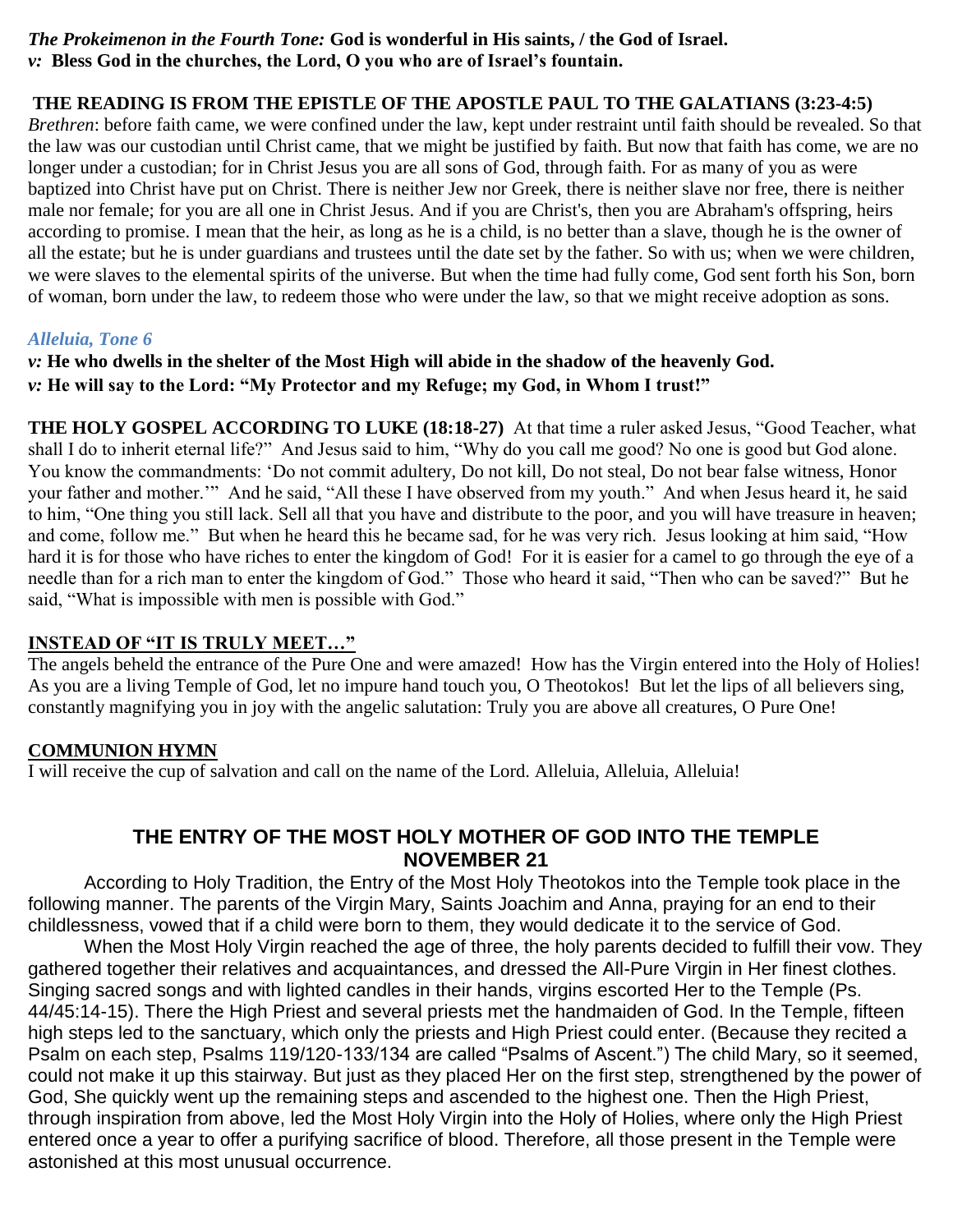After entrusting their child to the Heavenly Father, Joachim and Anna returned home. The All-Holy Virgin remained in the quarters for virgins near the Temple. According to the testimony of Holy Scripture (Exodus 38; 1 Kings 1: 28; Luke 2: 37), and also the historian Josephus Flavius, there were many living quarters around the Temple, in which those who were dedicated to the service of God dwelt.

The earthly life of the Most Holy Theotokos from Her infancy until She was taken up to Heaven is shrouded in deep mystery. Her life at the Jerusalem Temple was also a secret. "If anyone were to ask me," said Saint Jerome, "how the Most Holy Virgin spent the time of Her youth, I would answer that that is known to God Himself and the Archangel Gabriel, Her constant guardian."

But there are accounts in Church Tradition, that during the All-Pure Virgin's stay at the Temple, She grew up in a community of pious virgins, diligently read the Holy Scripture, occupied Herself with handicrafts, prayed constantly, and grew in love for God. From ancient times, the Church has celebrated the Feast of the Entry of the Most Holy Theotokos into the Temple. Indications that the Feast was observed in the first centuries of Christianity are found in the traditions of Palestinian Christians, which say that the holy Empress Helen (May 21) built a church in honor of the Entry of the Most Holy Theotokos into the Temple.

Saint Gregory of Nyssa, in the fourth century, also mentions this Feast. In the eighth century Saints Germanus and Tarasius, Patriarchs of Constantinople, delivered sermons on the Feast of the Entry. *from www.oca.org*

## *The feast is celebrated on November 21 and we continue to celebrate it until November 25.*

November 24, 2019

ခရွို့က ခရွိက ခရွိက သို့သော သို့သော သို့သော သို့သော သို့သော သို့သော သို့သော သို့သော သို့သော သို့သော သို့သော သိ **CANDLE INTENTIONS FOR THE HEALTH AND BLESSINGS OF** 

## Thanksgiving for God's many blessings Thanksgiving for God's many blessings Dennis & Sharon Jernigan Good health to all our grandkids & their parents Baba & Dedo Fr. Tom, Fr. Paul, Fr. Anthony, Matushka Rose Marie, Calvin, Helen, Angelo, Joan, Peggy, Bob, Angelo, Christine, Dorothy, Anna, Anna, Alex, Irene, Allen, Deborah, Luba, Kosta, Stojan, Mira, Bosa, Christopher, Allison, Jeanette, Kathryn, Nicholas, Margaret, Joseph, Ted, Marlene, Gladys, my family and friends Joe Tome Special Intention Joe Tome

### **CANDLE INTENTIONS FOR BLESSED REPOSE**

Blessed Repose for our grandsons Matthew & Andrew Panoff Baba & Dedo

### **ETERNAL LIGHT AT THE ALTAR**

Helen Bibilikow Blessed Repose (5 yrs. Nov. 28) Dorothy Goodman

့<br>ရန္ကြီးေ ခန္ကြီးေ ခန္ကြီးေ ခန္ကြီးေ ခန္ကြီးေ ခန္ကြီးေ ခန္ကြီးေ ခန္ကြီးေနရွိပဲ ေခန္ကြီးေ ခန္ကြီးေ ခန္ကြီးေ

WELCOME all our friends and visitors. Please join us in our fellowship hall after liturgy for coffee & donuts.

**COFFEE & DONUTS** are provided today by Michael & Ellyn Serra in honor of Joe Tome's birthday. Many years Joe.

**SILENT AUCTION** Three Christmas wreaths are on a table in the parish hall. This is a silent auction fundraiser. Write down your bid on one of the notepads next to the wreath you would like to bid on. Make your bid now!

**CHRISTMAS GREETINGS** If you would like to have your name(s) included on the annual Christmas greetings list please call the office no later than December  $2<sup>nd</sup>$ . There is a form in the parish hall to sign up or you can email the office. Donations are appreciated.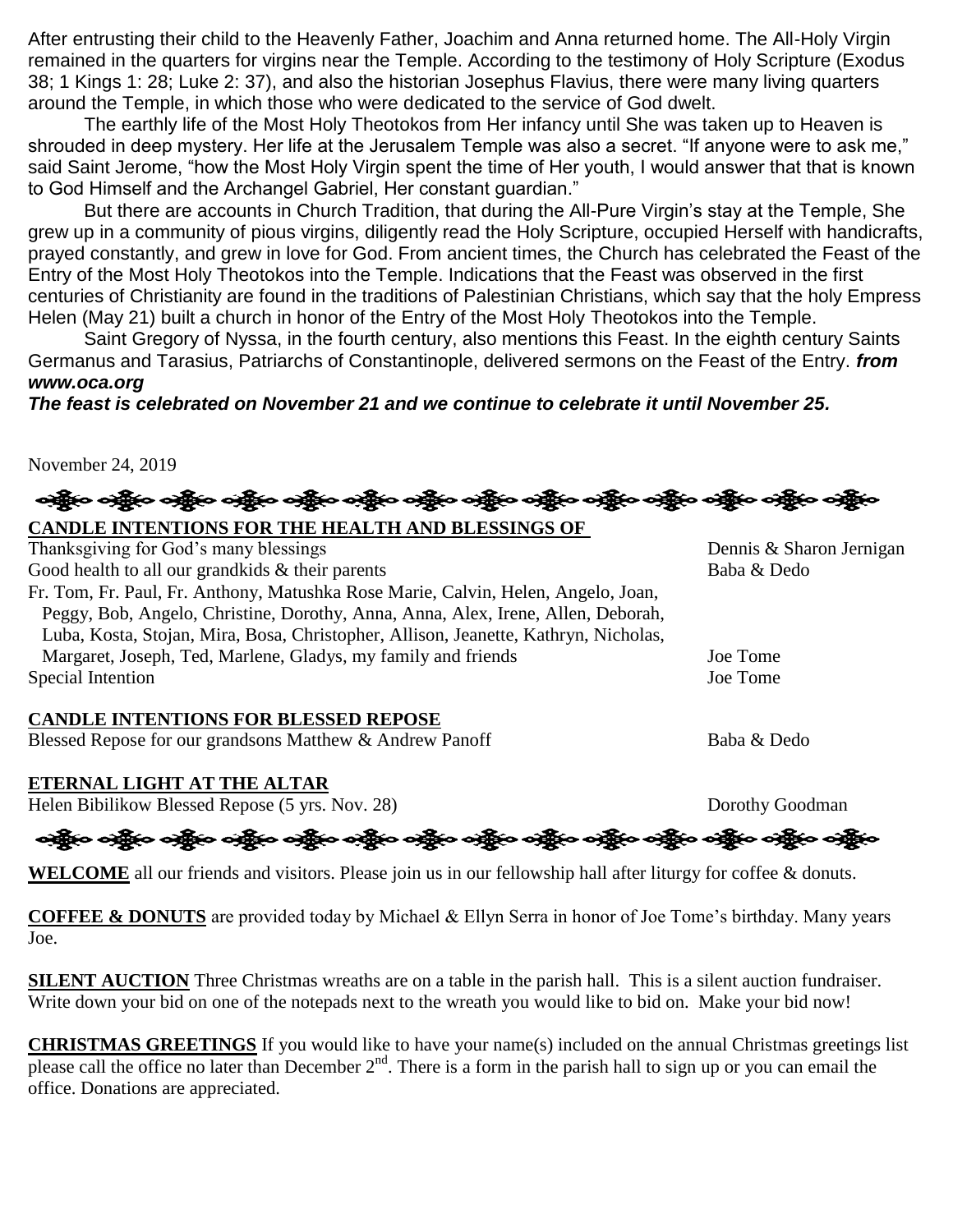## **ANGEL TREE PROGRAM There are only 11 names left on the Angel Tree in the parish hall.** *Please be*



*generous & let's make sure all of these children feel the love & blessings of God this Christmas.* Gifts do need to be placed in a gift bag or wrapped but you must include the child's names and code number on the gifts. Gift range is between \$30 and \$40 & gift cards are ok for children 15-17 yrs. old. You can pick one or more items from their list-you DO NOT have to purchase all the items requested. Keep the gift amount consistent for all kids in each family Please return the gifts by December  $8<sup>th</sup>$ . If there are any questions, contact Susie Ford (910-978-3026) or Jennifer Shann (810-728-6940).

**CATHOLIC CHARITIES CHRISTMAS DINNER** Catholic Charities hopes to include a **\$20** gift card with every gift bag they give out to the adults at the dinner but they need our help. They can be from Walmart, Meijer or grocery stores. You can give the gift cards to Susie Ford, Jennifer Shann or drop them off at the office.

**HOLIDAY PASTRY SALE** Assumption is having their holiday pastry sale & luncheon on December 12<sup>th</sup>, 11am – 1:30 pm. Lunch is \$10  $\&$  the deadline to pre-order pastries is December 1<sup>st</sup>. There are fliers in the parish hall with more details.



**COOKIE WALK** will be held on Saturday, December 14<sup>th</sup> from 10 am to 1 pm. Stephanie Stikovich will chair the Cookie Walk this year and requires help from many volunteers. Please call Stephanie at 810-658-8321 or sign up to volunteer whether with baking cookies, set-up, the day of the sale, or the break-down of the hall following the sale. The baked goods need to be delivered by Friday, December 13<sup>th</sup> before 3 pm. There are signup sheets in the parish hall.

**MARK YOUR** COOKIE BAKING WORKSHOP on December 9<sup>th</sup> at 11:30 am & the 11<sup>th</sup> at 10 am. **CALENDAR.** DECK THE HALLS December 16<sup>th</sup> at 10 am. We will be setting up the indoor Nativity scene & decorating the church. Many hands lighten the load so any help you can offer is greatly appreciated.

## **OUR CHARITY MINISTRIES**

**HOPE IN A BOX** is collecting dish soap for November. Place the items in the blue box in the hall. Catholic Charities Community Closet will distribute the items.

**FOOD DRIVE** Place non-perishable food items in the other blue box in the hall.

**COFFEE HOUR** volunteers are needed. There is a signup sheet outside the kitchen window. Please commit to helping out so we can continue having this social time together.

**FACEBOOK PAGE** Please visit and follow our parish Facebook page:<https://www.facebook.com/stnicholasburton>

**Weekly Schedule:**

**Monday, Nov 25** Fr. Matthew in Toledo

**Wednesday, Nov 27**

NO Divine Liturgy or Adult Ed Class

**Saturday, Nov 30**

5 pm Vespers No Confessions